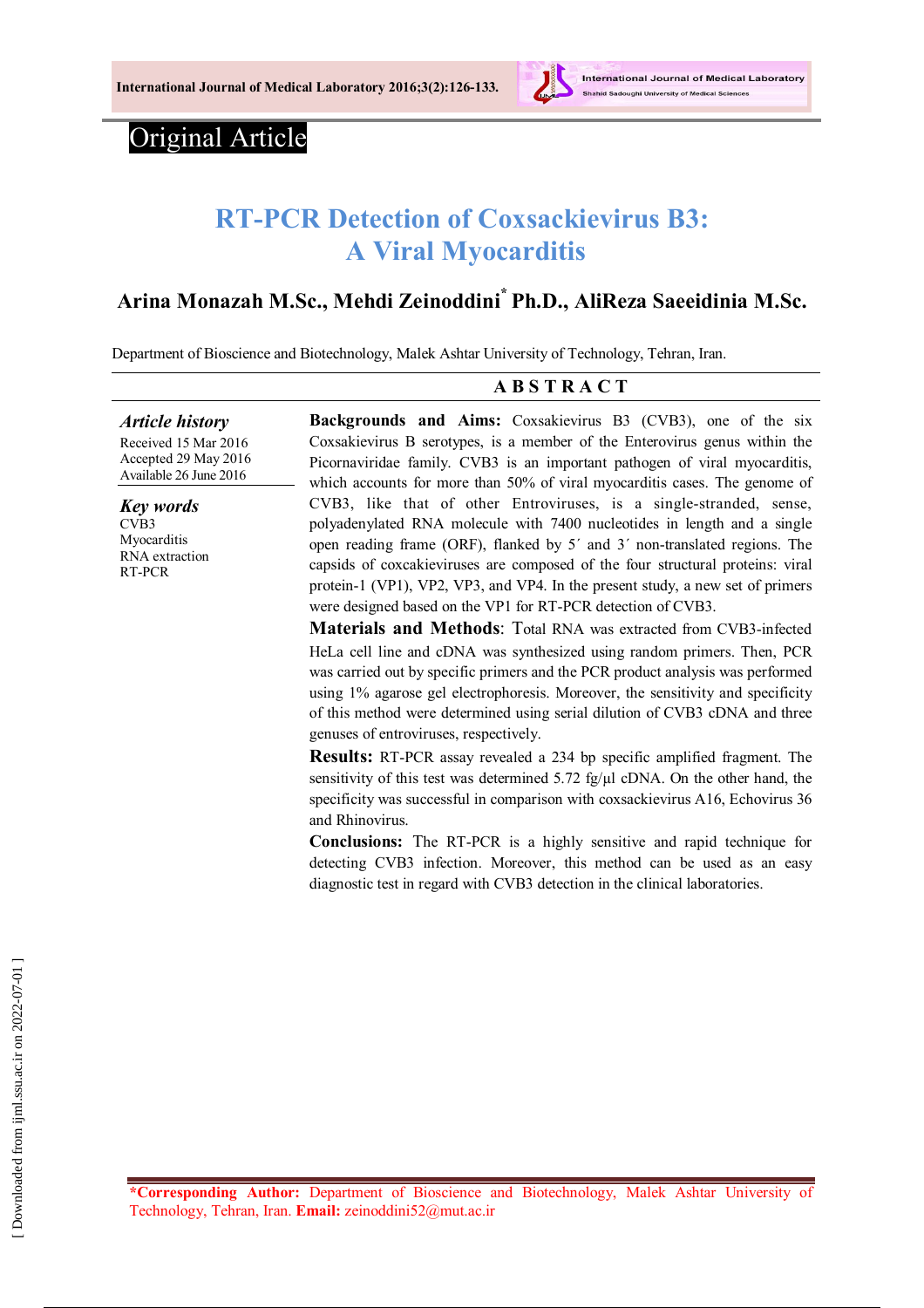## **Introduction**

Myocarditis is a non-familial form of heart muscle disease [1, 2], defined as an inflammation of the heart muscle, and identified by immunohistological, clinical or histopathologic criteria [2, 3, 4]. Previous studies have demonstrated that viral myocarditis and the affiliate inflammatory response can be stated as basic determinants of the degree of virus-associated myocardial damage [5]. Viral myocarditis is regarded as a moderate disease, though it sometimes causes irreversible myocardopathy and progressive cardiac disorder [6]. Many different viruses have been considered as the agent of viral myocarditis, including enteroviruses, cytomegalovirus, adenovirus, parvovirus B19 and hepatitis C virus [7]. Among the normal infectious agents, the group B coxsackie viruses are important pathogens of viral myocarditis, which accounts for more than 50% of viral myocarditis cases [6]. The group B coxsackieviruses consists of six serotypes, which are members of the Enterovirus genus within the Picornaviridae family [8-11] associated with a wide spectrum of human illness ranging in severity from subclinical infection to rapidly fatal disease, with symptoms as diverse as acute myocarditis, aseptic meningitis, encephalitis, Bornholm disease (epidemic pleurodynia), nonspecific rashes and febrile illness [9]. This disease is composed of three distinct stages including viremic injury, immune infiltration, and reclamation [12]. Earlier studies have suggested that mechanisms of viral myocarditis involve direct myocyte injury by Coxsakievirus B3 (CVB3) and subsequent immune-mediated damage of the heart [13]. The primary route of enteroviral infection is fecal-oral. Oral lymph nodes and gut are assumed to be the initial sites of enteroviruses replication. Then, viremia occurs rapidly and these spread viruses infect the secondary sites such as central nervous system, pancreas, skeletal muscles or heart [14].

The CVB3 genome is 7,400 nucleotides in length consisting of a positive single stranded RNA flanked by non-translated regions that encodes 11 proteins within a single open reading frame [15-18]. The 5'-terminal region is linked to a virus-encoded protein, and the 3' terminus is completed with a polyadenosine tail [19, 20]. The viral genome is packaged in a naked capsid approximately 29 nm in diameter [14]. The CVB3 capsid is composed of four viral polypeptides known as VP1 to VP4 [21- 23]. The VP1 capsid gene has the conserved sequences to design specific primers for preformation of the species-specific polymerase chain reaction [24, 25]. Reverse transcription polymerase chain reaction (RT-PCR) assay is used as a highly sensitive, specific and common diagnostic method for identification of the infectious agents [26, 27]. The comparative study is one of the key advantages of RT-PCR assay and diagnosis by RT-PCR can increase the enteroviruses detection yield in tissue culture [27].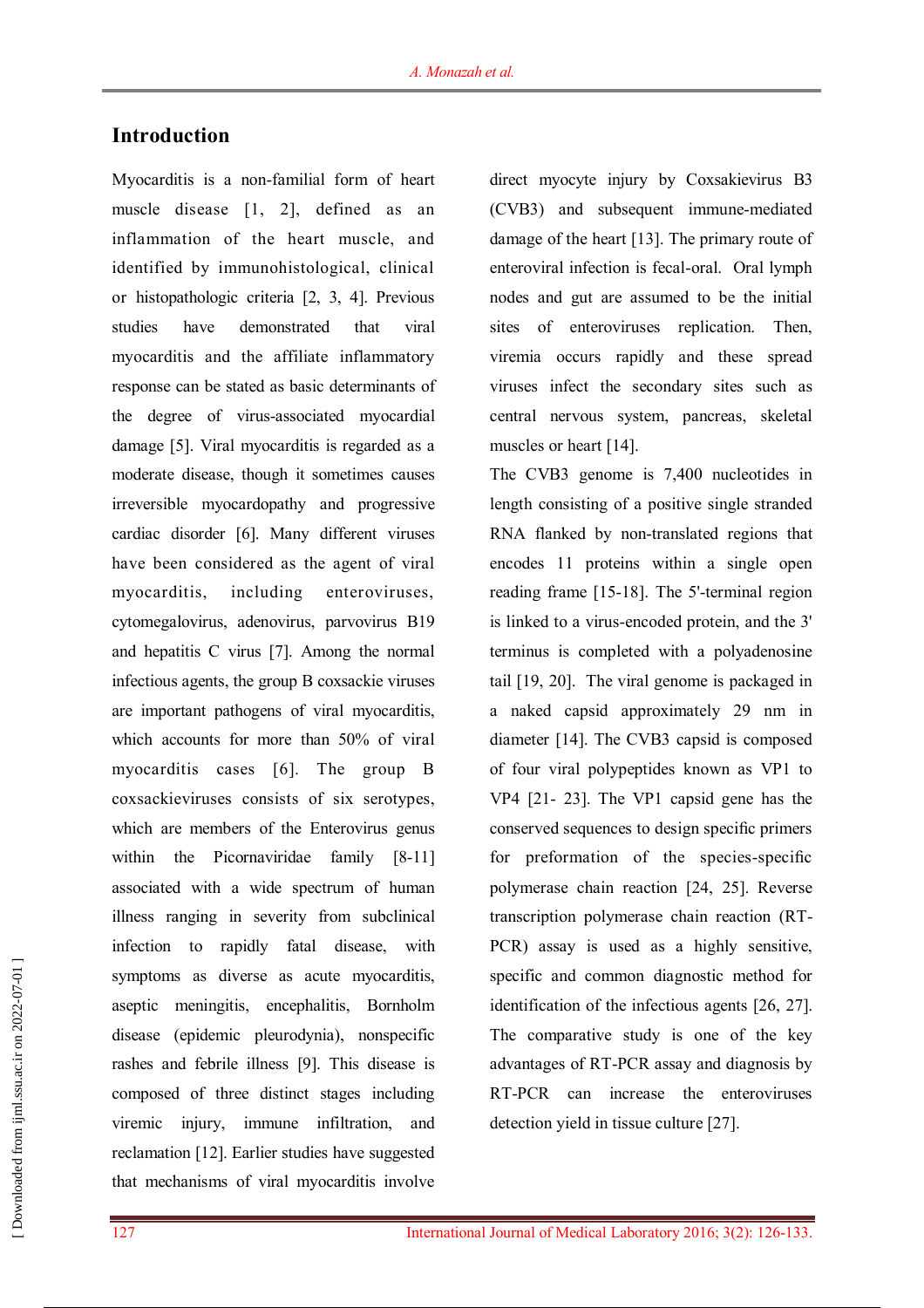In the current study, a new set of specific primers was designed based on the VP1 gene for CVB3 detection in RT-PCR assay.

### **Materials and Methods**

### **Viral culture and RNA extraction**

Roswell Park Memorial Institute (RPMI) 1640 medium supplemented with 10% fetal calf serum (FCS) was used for growth and maintenance of HeLa cell cultures. The cells were infected at 90% confluency with CVB3 (Nancy strain) in a medium containing 1% FCS. After 24 hours that cytopathic effect was thoroughly observed, the infected cells were harvested and centrifuged at 5000 rpm for 5 min. The cell sediment was used for the total RNA extraction. Hence, after two cycles of freezing and thawing, total RNA was extracted using RNX reagent according to the manufacturers' instruction. The integrity of the extracted RNA was assessed by resolution on a 1% agarose gel and ethidium bromide staining. Each RNA sample was stored at -80°C until two step RT-PCR experiment.

### **Primer design**

For the RT-PCR method, primers were designed according to the CVB3 genomic sequence (VP1 gene) in Gen Bank (Accession No: JX312064). The specific primers (Forward primer: 5΄-GGGTCACACGTCACAAGTAGTG-3΄ and reverse primer: 5΄-GTCAGCTCCAGGTCGAACC-3΄) were designed in regard with amplification of a 234 bp segment from CVB3 RNA.

### **Reverse transcription (cDNA synthesis)**

cDNA was synthesized in a 20 μl reaction mixture. First, 4 μl of total RNA(  $542$  ng/  $\mu$ l) and 1 μl of random primer (10 mM) were

added into a microtube and heated at 65°C for 5 min. and then chilled on ice. After addition of 1 μl of dNTP (10 mM), 2 μl of DTT (0.1 M), 1 μl of RevertAid™ Reverse Transcriptase (200 U/ $\mu$ l) (Fermentas) and 4  $\mu$ l of RT buffer (5X), the reaction mixture was incubated at 42°C for 90 min. The reaction was terminated by incubation at 95°C for 5 min. The synthesized cDNA was stored at -20°C until PCR reaction.

### **PCR reaction**

PCR was performed using specific primers. The amplification reaction was prepared in a volume of 12 µl containing 170 ng of cDNA, 10 pmol of each primer, and master mix of Taq DNA polymerase (Ampliqon PCR Kit, Denmark). The PCR was performed by initial denaturation at  $94^{\circ}$ C for 4 min., 35 cycles of 94 $\rm{^{\circ}C}$  for 45 sec, 60 $\rm{^{\circ}C}$  for 45 sec and 72 $\rm{^{\circ}C}$  for 45 sec and a final extension at  $72^{\circ}$ C for 5 min. PCR procedure was carried out using an automated thermal cycler (Techgene, Germany) and all PCR products were analyzed by 1% agarose gel electrophoresis.

# **Specificity and sensitivity of primers in RT-PCR detection**

The specificity of primers was determined by RT-PCR detection for some serotypes of enteroviruses genus including coxsackievirus A16, Echovirus 36 and Rhinovirus. Furthermore, in order to evaluate the sensitivity of RT-PCR primers for detection of CVB3, after preparation of cDNA, 5 dilution of cDNA  $(10^{-2}, 10^{-4}, 10^{-6}, 10^{-8} \text{ and } 10^{-10})$ , from 5.72  $\mu$ g/ml to 5.72 fg/ $\mu$ l, were prepared and used as a template for PCR. Then, the amplified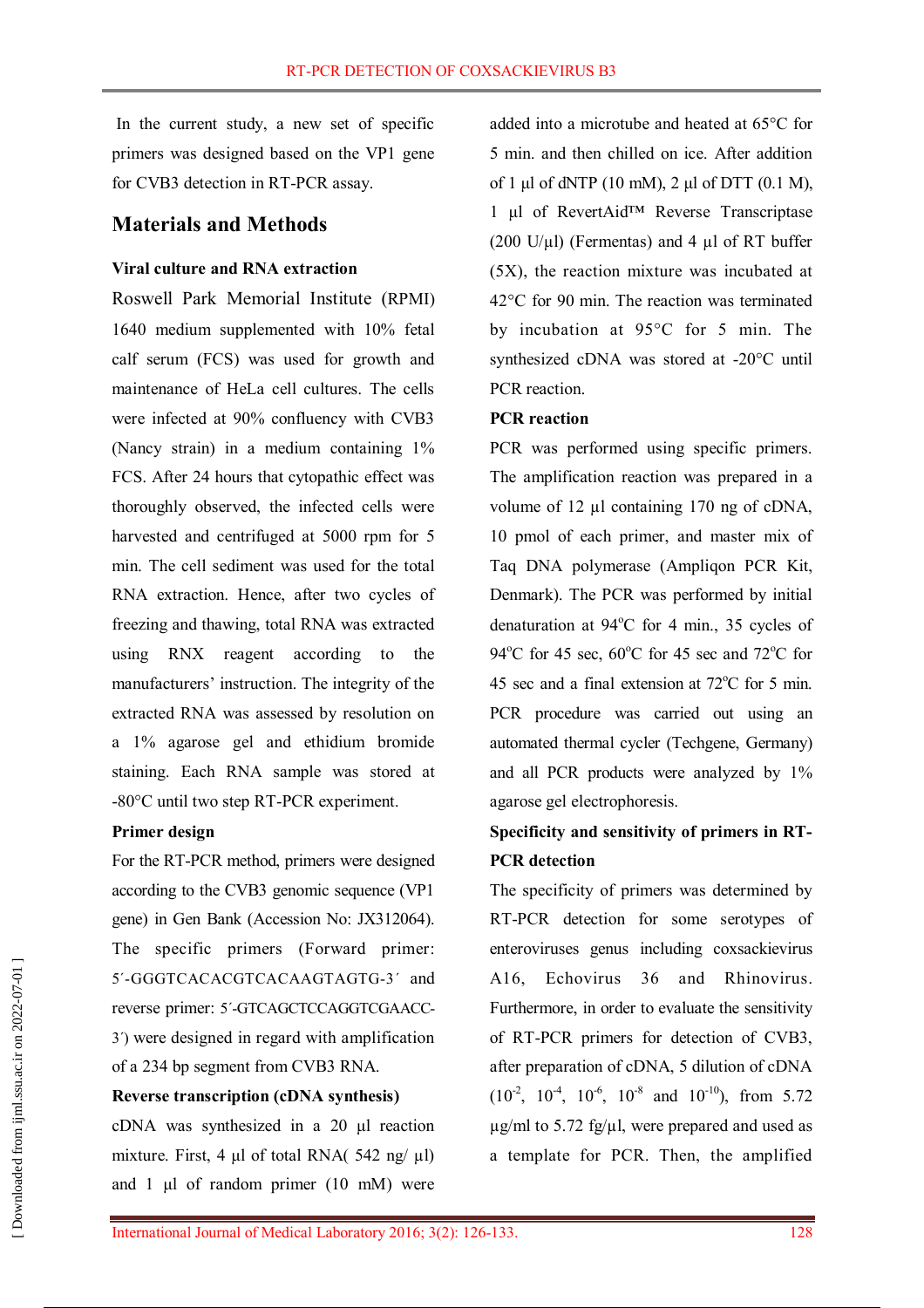DNA was analyzed using 1% agarose gel electrophoresis.

### **Results**

#### **RT-PCR Detection**

Total RNA was extracted from CVB3-infected HeLa cells according to the above procedure. Observation of 28S, 18S rRNA and tRNA bands confirmed the integrity of extracted total RNA (Fig. 1-B). Moreover, in order to confirm the presence of CBV3 genome in total RNA, reverse transcription was performed and cDNA was synthesized in a 20 μl reaction mixture. At last, cDNA was used for PCR method. After two-step RT-PCR amplification, one fragment of 234 bp was amplified, which confirmed the RNA genome of virus in total RNA extracted from the infected cells (Fig. 1-A).



**Fig. 1.** (A) Analysis of RT-PCR product using 1% agarose gel electrophoresis. The amplified 234 bp fragment confirmed the RNA genome of CVB3 in the extracted total RNA. (B) Agarose gel electrophoresis of extracted total RNA.

### **RT-PCR selectivity and sensitivity**

The selectivity of CVB3 RT-PCR detection was examined by total RNA extracted from cells infected with CVB3 and 3 different enterovirus strains including Coxsackieviruse A, Echovirus, and Rhinovirus. According to Fig. 2-A, the selectivity of RT-PCR assay was confirmed. On the other hand, 5-fold

serial dilutions of the cDNA  $(10^{-2}, 10^{-4}, 10^{-6},$  $10^{-8}$  and  $10^{-10}$ ) were prepared from 5.72  $\mu$ g/ $\mu$ l to 5.72 fg/ $\mu$ l. Analysis of PCR products by 1% agarose gel electrophoresis showed amplification of a 234 bp specific band after RT-PCR assay until  $10^{-8}$  dilution  $(10^{-2} \text{ to } 10^{-8})$ (Fig. 2-B).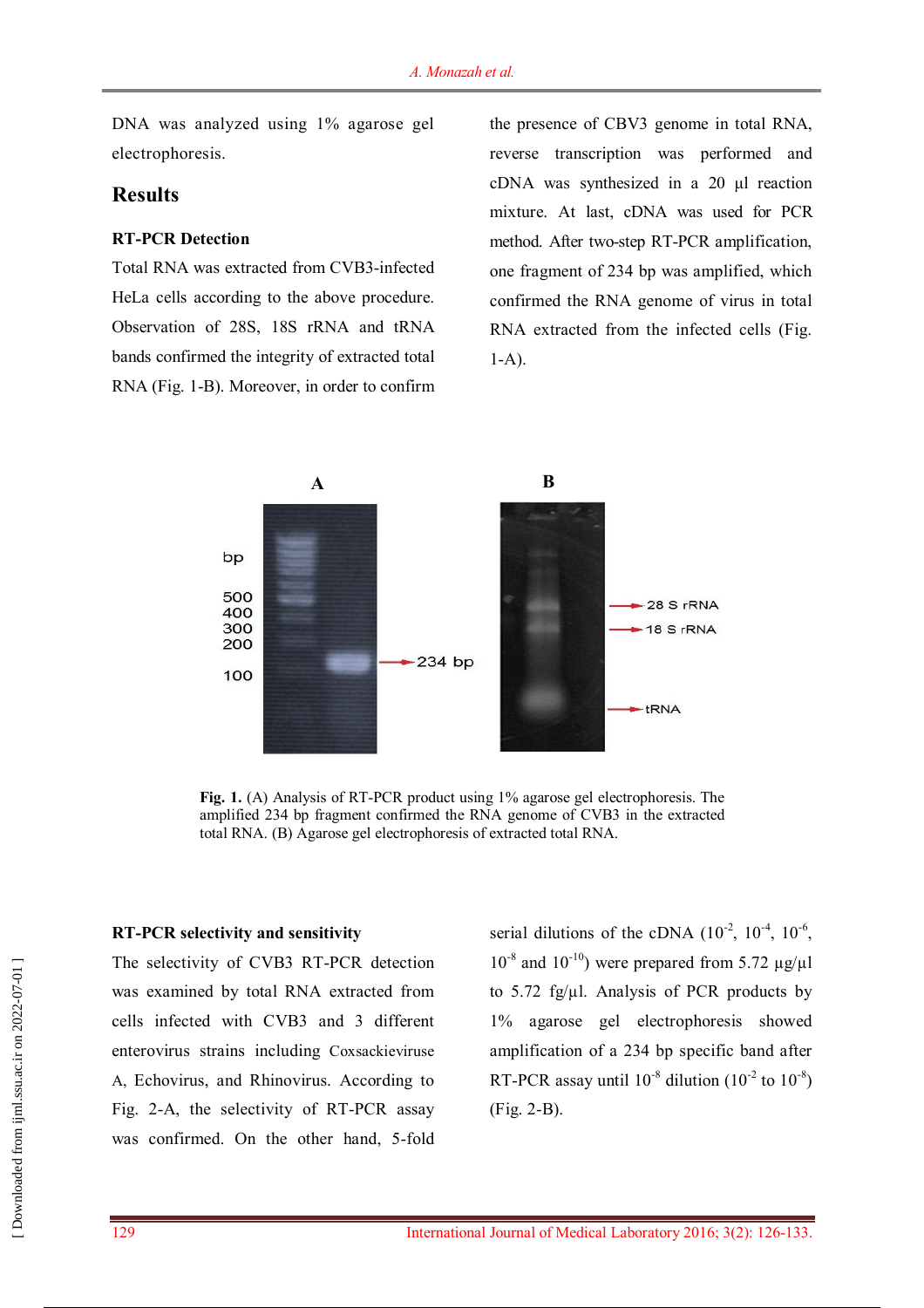

**Fig. 2.** (A) Specificity of RT-PCR was determined of cDNA that synthesis from total RNA extraction of CVB3 (1), CVA16 (2), Echovirus (3) and Rhinovirus (4), 1 kb DNA ladder (Marker). (B) Sensitivity of RT-PCR was determined by serial dilutions of cDNA that synthesis from total RNA extraction of CVB3 infected HeLa cells.  $10^2$  (1),  $10^4$  (2),  $10^{-6}$  (3),  $10^{-8}$  (4) and  $10^{-10}$  (5) concentration of cDNA. Lane 6 is negative control and 100 bp DNA ladder (Marker).

### **Discussion**

CVB3 is a RNA virus which belongs to the category of non-enveloped, linear, positive sense ssRNA viruses from *Picornavirus* family and the *Enterovirus* genus. This virus is regarded as a human pathogen, which is causative agents for at least 50% of acute myocarditis, and 25% of dilated cardiomyopathy cases [8-11, 28]. Detection and identification of CVB3 RNA in heart patients has used various serologic and molecular methods such as in situ hybridization [28], nucleic acid sequence based amplification (NASBA) [29], and RT-PCR [6, 9, 30, 31]. VP1 is a major capsid protein, playing an important role in directing viruses towards the permissive host for infection [32] and consequently inducing cell damage by cytopathic effect or apoptosis [33], which is necessary for virus lytic cycle.

Therefore, VP1 could be used as a critical factor for detection of CVB3.

Pauschinger et al. (1999) used two step RT-PCR assay to examine the myocardial biopsies of 45 patients with myocarditis and 26 samples of the negative control for detecting enteroviral RNA. In their study, in patients with myocarditis as positive controls, enteroviral RNA was detected in 40% cases and 234 bp specific bands were produced after amplification of RT-PCR assay. In addition, no positive results were observed for the negative controls [34]. Bourlet et al. (1997) studied detection of coxsackievirus B3 in intestinal tissue of orally-infected mice by a standardized RT-PCR assay. In their study, intestinal tissue fragments were digested by trypsin to cell inoculation from day 1 to day 4 of mice post-infection. When a cytopathic effect was detected, the Total RNA was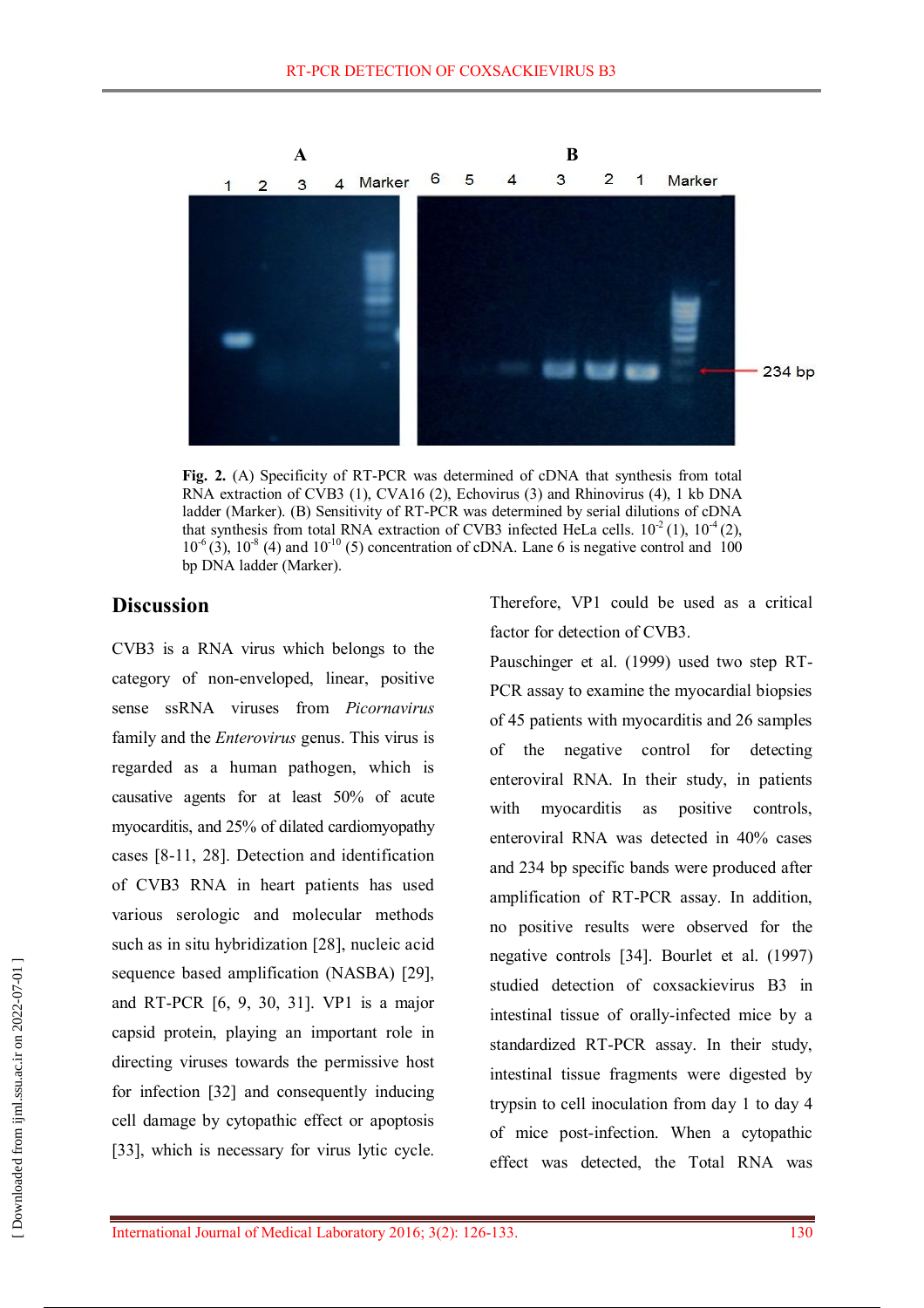extracted, and then CBV3 genome in intestinal tissue was detected using the RT- PCR assay. Total RNA extracts of other enteroviruses (negative controls) , were demonstrated to be negative by the RT-PCR assay. Sensitivity of the RT-PCR assays was 1 to  $10^{-2}$  TCID50/100 µl in various experiments [30]. Weiss et al.'s (1991) study was conducted on the detection of coxsackievirus B3 RNA in animal models, viral infected-HeLa cells, and myocardial biopsy samples from patients with myocarditis and dilated cardiomyopathy via the RT-PCR. The sensitivity of the technique was established at approximately 1 to 100 PFU of virus per gram of tissue, and the specificity was established as limited to the coxsackievirus B3 serotype among nine viruses tested in patients with myocarditis [26]. Saeedinia et al. (2008) evaluated NASBA and RT-PCR in order to detect coxsackievirus B3 in cell culture and animal tissue samples. In their study, the RT-PCR and NASBA assays were performed for the detection of CVB3 in virus-infected cultures and specimens of artificially infected mice. The results showed that both NASBA and RT-PCR could detect CVB3 at the  $10^{-5}$  dilution of a 1 μg RNA sample extracted from the virusinfected cells [29]. Dierssen et al. (2008) provided a one-step transcription/real-time (TaqMan probe) PCR assay (TM-PCR) with a new consensus primer and probe sequences for generic detection of human pathogenic enteroviruses species. In this study, 95%

detection limit was found to be 100 copies per run using in vitro transcribed coxsackievirus B3 RNA. TM-PCR was compared to an in house nested-PCR assay implemented in detecting enterovirus RNA from CSF samples of patients suffering from meningitis and encephalitis. Concordant results were obtained in all the samples (11 positive, 101 negative) [35].

In the present research, initial setup of RT-PCR method was applied in order to detect coxsackievirus B3 in the infected-HeLa cell. In addition, the sensitivity and specificity of this test was determined. The results of the present study revealed that, the sensitivity of this test is determined 5.72 fg/µl cDNA, and the specificity was successful compared with coxsackievirus A16, Echovirus 36 and Rhinovirus.

### **Conclusion**

In this study, a new set of specific primers were based on the VP1 gene in regard with CVB3 detection in the cell culture. The results revealed that RT-PCR is a highly sensitive and suitable technique for detection of CVB3 infection. Moreover, this method can be used in the clinical laboratories as a diagnostic and easy test for detection of CVB3.

### **Conflict of Interests**

The authors declare no conflict of interest**.**

### **Acknowledgement**

The authors would like to thank the research council of Malek Ashtar Universities of Technology (MUT) for the financial support of this investigation.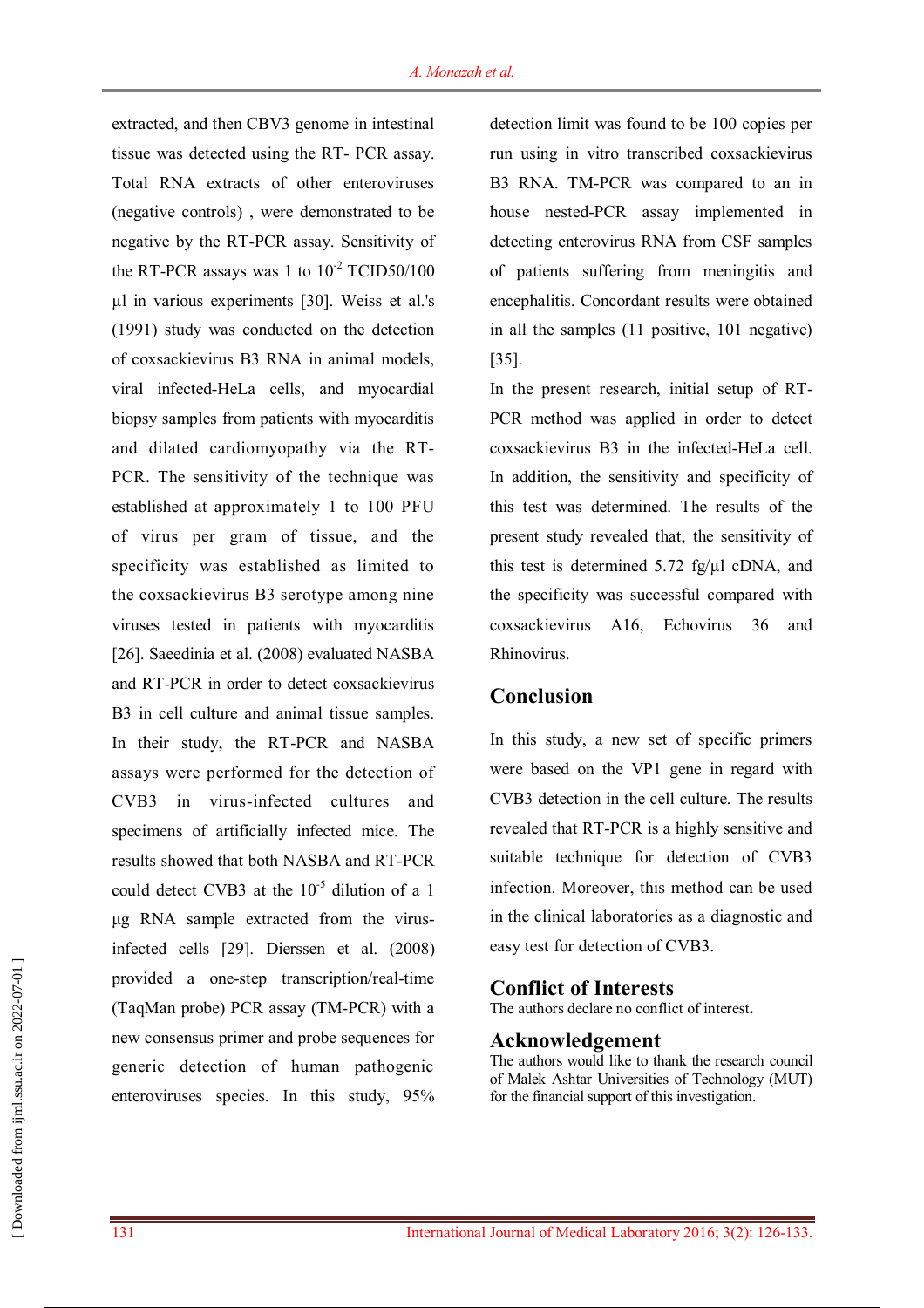## **References**

- [1]. Elliott P, Andersson B, Arbustini E, Bilinska Z, Cecchi F, Charron P, et al. Classification of the cardiomyopathies :a position statement from the European Society of Cardiology working group on myocardial and pericardial diseases. Eur Heart J. 2008; 29 (2): 270-76.
- [2]. Shauer A, Gotsman I, Keren A, Zwas DR, Hellman Y, Durst R, et al. Acute viral myocarditis: current concepts in diagnosis and treatment. Isr Med Assoc J. 2013; 15(3): 180-5.
- [3]. Lindenfeld J, Albert NM, Boehmer JP. Comprehensive heart failure practice guideline. J Card Fail. 2010; 16: e1-194.
- [4]. Simonović D, Deljanin Ilić M. Viral Myocarditis‐Diagnostic and Therapeutic Challenge for Physicians. Sci J Faculty Med Niš. 2012; 29(2): 69-80.
- [5]. Saraste A, Arola A, Vuorinenc T, Kyto V, Kallajoki M, Pulkki K, et al. Cardiomyocyte apoptosis in experimental coxsackievirus B3 myocarditis. Cardiovascular Pathol. 2003; 12: 255-62.
- [6]. Shen Y, Kan QC, Xu W, Chu W, Xiong SD. Coxsackievirus B3 Infection Induced Viral Myocarditis by Regulating the Expression Pattern of Chemokines in Cardiac Myocytes. Iranian Journal of Allergy, Asthma and Immunology 2009; 8(1): 1-9.
- [7]. Andréolettia L, Lévêquea N, Boulagnonc C, Brasseletd C, Fornesc P. Viral causes of human myocarditis. Archives of Cardiovascular Diseases 2009; 6-7: 559-68.
- [8]. Oberste MS, Penaranda S, Pallansch M. RNA recombination plays a major role in genomic change during circulation of coxsackie B viruses. J General Virol. 2004; 78: 2948-955.
- [9]. Reetoo KN, Shabina AO, Illavia SJ, Cameron-Wilson CL, Banatvala JE, Muir P. Quantitative analysis of viral RNA kinetics in coxsackievirus B3-induced murine myocarditis: biphasic pattern of clearance following acute infection, with persistence of residual viral RNA throughout and beyond the inflammatory phase of disease. J General Virol. 2000; 81: 2755-762.
- [10]. Hyypia T, Hovi T, Knowles NJ, Stanway G. Classification of enteroviruses based on molecular and biological properties. J Gen Virol. 1997; 78: 1-9.
- [11]. Fields BN, Knipe DM and Howley PM. Fields virology. In: Picornaviridae, the viruses and their replication. 3th ed. Philadelphia: Lippincott-Raven Publishers: 1996: 609-54.
- [12]. McManus BM, Yanagawa B, Rezai N, Luo H, Taylor L, Zhang M, et al. Genetic determinants of coxsackievirus B3 pathogenesis. Ann NY Acad Sci. 2002; 975: 169-79.
- [13]. Yuan J, Yu M, Lin QW, Cao AL, Yu X, Dong JH, et al. Th17 Cells Contribute to Viral Replication in Coxsackievirus B3- Induced Acute Viral Myocarditis. J Immunol. 2010; 185: 4004-10.
- [14]. Drescher KM, Kono K, Bopegamage S, Carson SD, Tracy S. Coxsackievirus B3 infection and type 1 diabetes development in NOD mice: insulitis determines susceptibility of pancreatic islets to virus infection. J General Virol. 2004; 329: 381-94.
- [15]. Tracy S, Chapman N, Mahy B. The coxsackie B viruses. Curr Top Microbiol Immunol. 1997; 223: 1-303.
- [16]. James J, Nora C, Steven T, Jose R. Genomic determinants of cardiovirulence in coxsackievirus B3 clinical isolates: localization to the 5 Notranslated Region. J General Virol. 2000; 74(10): 4787-794.
- [17]. Tracy S, Tu Z, ChapmanN, Hufnagei G. Genetics of coxsackievirus B3 cardiovirulence. Eur Heart J. 1995; 16: 15-17.
- [18]. Michable A, Lindberg P, Stalhandske K, Petterson U. Genome of coxsackievirus B3. Virology 1987; 156 (1): 50-63.
- [19]. van Ooij MJ, Vogt DA, Paul A, Castro C, Kuijpers J, van Kuppeveld FJ, et al. Structural and functional characterization of the coxsackievirus B3 CRE (2C): role of CRE (2C) in negative-and positive-strand RNA synthesis. J General Virol. 2006; 87(1): 103-13.
- [20]. Bedard KM, Semler BL. Regulation of picornavirus gene expression. Microbes Infect. 2004; 6(7): 702-13.
- [21]. Jiang P, Liu Y, Ma HC, Paul AV, Wimmer E. Picornavirus morphogenesis. Microbiol Molecul Biol Rev. 2014; 78(3): 418-37.
- [22]. Wang JH, Liang CM, Peng JM, Shieh JJ, Jong MH, Lin YL, et al. Induction of immunity in swine by purified recombinant VP1 of foot-andmouth disease virus. Vaccine 2003; 21(25): 3721-729.
- [23]. Knowlton KU, Jeon ES, Berkley N, Wessely R, Huber S. A mutation in the puff region of VP2 attenuates the myocarditic phenotype of an infectious cDNA of the Woodruff variant of coxsackievirus B3. J General Virol. 1996; 70(11): 7811-818.
- [24]. Nix WA, Oberste MS, Pallansch MA. Sensitive, seminested PCR amplification of VP1 sequences for direct identification of all enterovirus serotypes from original clinical specimens. J clinic microbial. 2006: 44(8): 2698-704.
- [25]. Caro V, Guillot S, Delpeyroux F, Crainic R. Molecular strategy for 'serotyping'of human